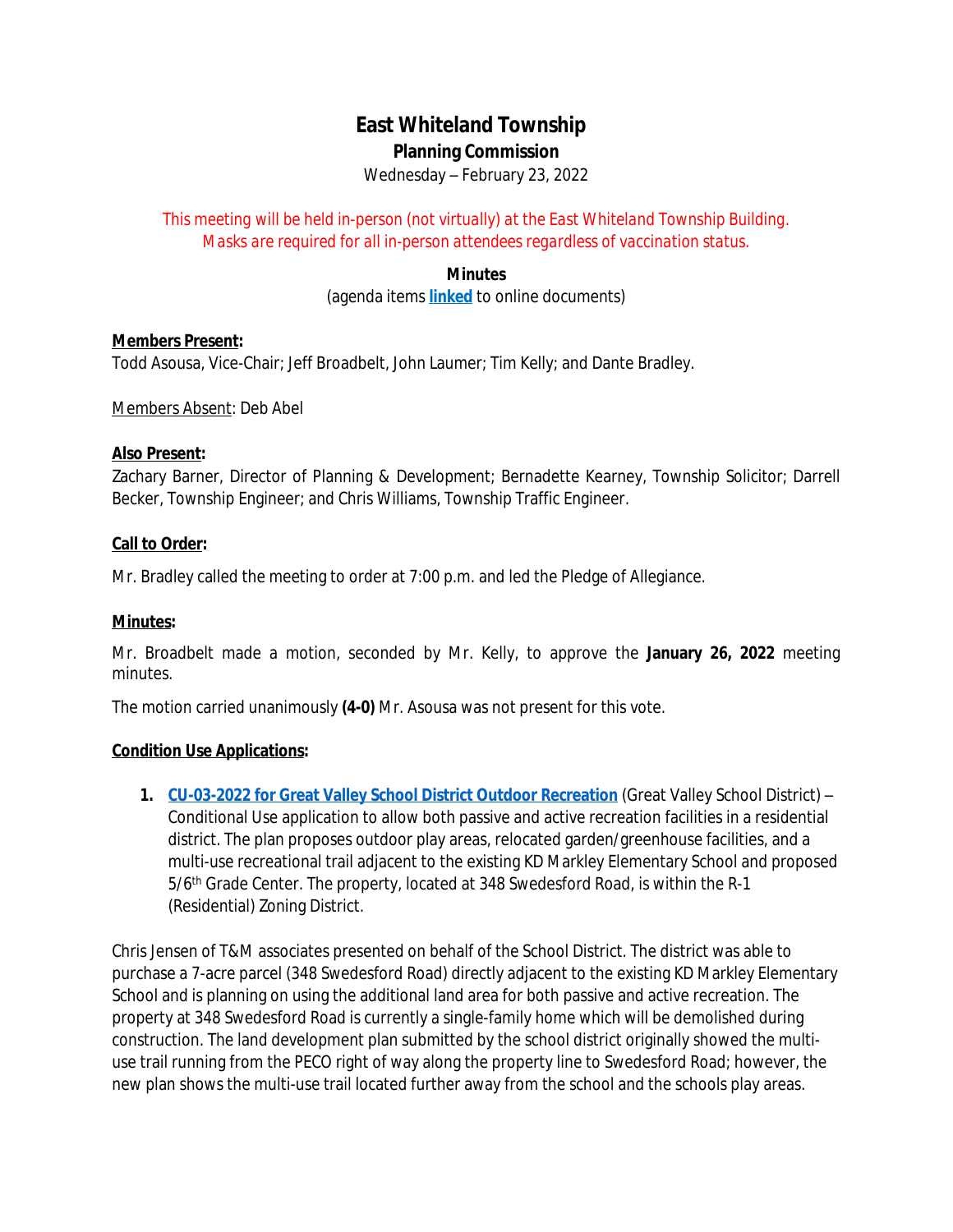GVSD will maintain the vegetation to the east along the shared property line with the adjacent residential development. Discussion about vegetation between the trail and the homes to the east ensued. GVSD is considering installation of a fence that would enclose the play area, separating it from the multi-use trail. The trail would be owned and maintained by the School District. Mr. Kelly asked about lighting, Mr. Jensen stated there are no proposed lights for the recreation area.

## **Public Comment:**

Public comments were made regarding vegetation and buffering on the property as well as the possibility of a fence.

**Action:** Mr. Broadbelt made a motion, seconded by Mr. Bradley to recommend Conditional Use approval to the Board of Supervisors.

The motion carried unanimously (5-0)

## **Development Applications:**

**2. [LD-07-2021 for Great Valley School District 5/6 Grade Center](https://www.eastwhiteland.org/DocumentCenter/Index/297)** (Great Valley School District) – Final Subdivision & Land Development application to construct a new 172,000 square foot 5th and 6th Grade School along with associated improvements for vehicular parking and circulation, playfields, a multi-use trail, sanitary sewer, and stormwater management. The plan also calls for the consolidation of four (4) existing lots into two (2) lots. The property, located at 354 Swedesford Road, is within the NS (Neighborhood School) and OS (Open Space) Zoning Districts.

Chris Jensen, the Applicant's Civil Engineer, presented on behalf of the School District. Mr. Jensen began by addressing each of the consultant review letters. At this moment there are a few requests from ARRO that must be addressed, primarily administrative items such as signage.

The District is requesting a number of waivers. A partial wavier regarding tree placement is being requested, as well as a wavier for street trees, the applicant meets the number of replacement trees however the caliber of trees is not being replaced. Discussion concerning tree replacement on and near athletic fields continued. Staff, Landconcepts, and the Applicant will meet to further discuss tree replacement.

Guy DiMartino, the Applicant's Traffic Engineer discussed the McMahon review letter and the overall traffic plan. Site distance at the Mill Road and Swedesford Road intersection was examined. After construction, site distance would be increased by 60 feet to the left at the intersection and increased by 100 feet to the right. PennDOT has been encouraging the applicant to make intersection improvements.

Mr. Broadbelt asked if the school zone speed limit could be extended, as it is difficult for people coming over the crest to slow down in time. Chris Williams agreed he believes the school zone should be extended however there are limitations on how far a school zone can be from the property line. PennDOT school zone limitations will be further researched.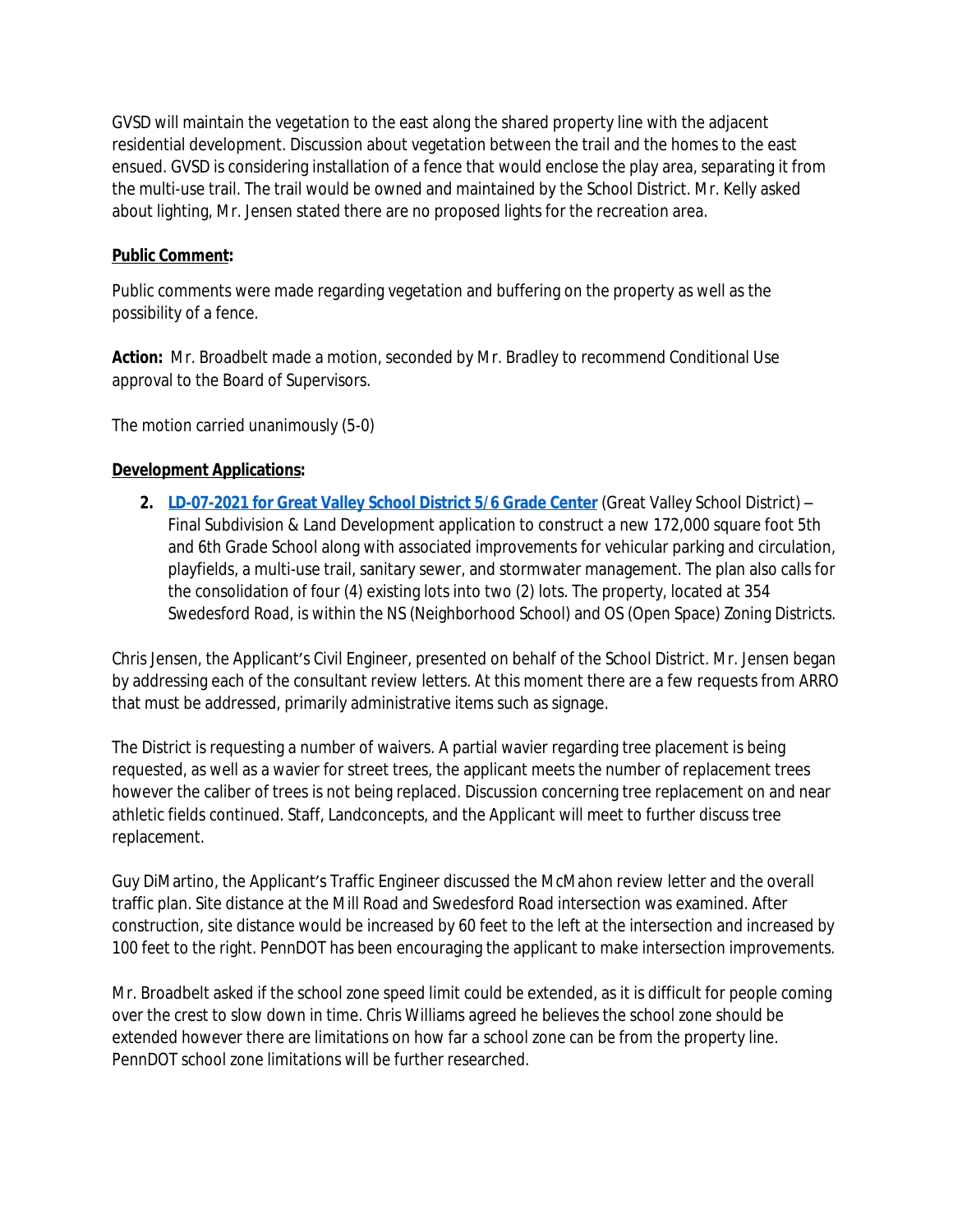A possible flashing light at the cross walk for the proposed trail across Swedesford will be evaluated once construction is complete.

The intersection at Swedesford Road and Church Road is proposed to be signalized by the District, the applicant is working with PennDOT to navigate that process. Traffic flow and past accidents at the Swedesford and Church intersection were discussed.

Traffic generation as discussed. In total there are 603 at A.M peak hour and 306 in the afternoon peak hour trips. All buses for the existing KD Markley school will use Swedesford Road to enter and all buses going to the new 5/6 Center will use the Church Road entrance. Approximately 30 buses will access the new 5/6 Center.

Mr. Asousa asked if the improvements at Mill Lane would be completed first. Mr. DiMartino acknowledged how important that improvement is but that he could not guarantee which of the improvements would be completed first.

Bernadette Kearney, Solicitor for the Township, asked if the bell timing for each school would be affected by having or not having a signalized light at the Swedesford and Church Road intersection. The signal is a factor in the bell schedule but the larger consideration is the ability to manage the traffic at the entrances to the site and the routing of the buses throughout the District to the various schools.

Sidewalks along the property were discussed. The District would like the sidewalks along Church Road and Swedesford Road to be deferred until given notice by the Township. Mr. Barner explained that if the Township could find a way to extend sidewalks in either direction it would trigger the need for the School District to construct sidewalks on their property. The School District would like to go out to bid in April. As a result, a recommendation for final plan approval is being requested.

## **Public Comment:**

Tom Curran of 51 Church Road: Doesn't see how a turning lane could be added to church road with how close existing property owners are to the road, imminent domain would be needed. Mr. Curran believes the traffic study is invalid. Mr. Curran stated that an Act 34 hearing for the public is scheduled for March 3<sup>rd</sup>, he encourages the Planning Commission to delay approval until then. Mr. Curran believes the traffic backup will be north bound on church. Mr. Curran is concerned about the minimum time differential between the two schools.

Mr. Asousa asked Mr. Williams to address the possibility of a traffic signal at the church road intersection. Mr. Williams stated this intersection does not experience the same volume of traffic as some of the other intersections in the Township. Mr. Asousa asked Mr. DiMartino to address the public comment. Mr. DiMartino explained that once the applicant is acquiring their HOP permit, increased study of the intersection will be made to decide the traffic signal design. Turning lanes are not anticipated at this time.

Ms. Kearney addressed the Act 34 hearing, stating that the hearing is to discuss funds and not the planning process, but she does understand the importance of the planning related issues. Ms. Kearney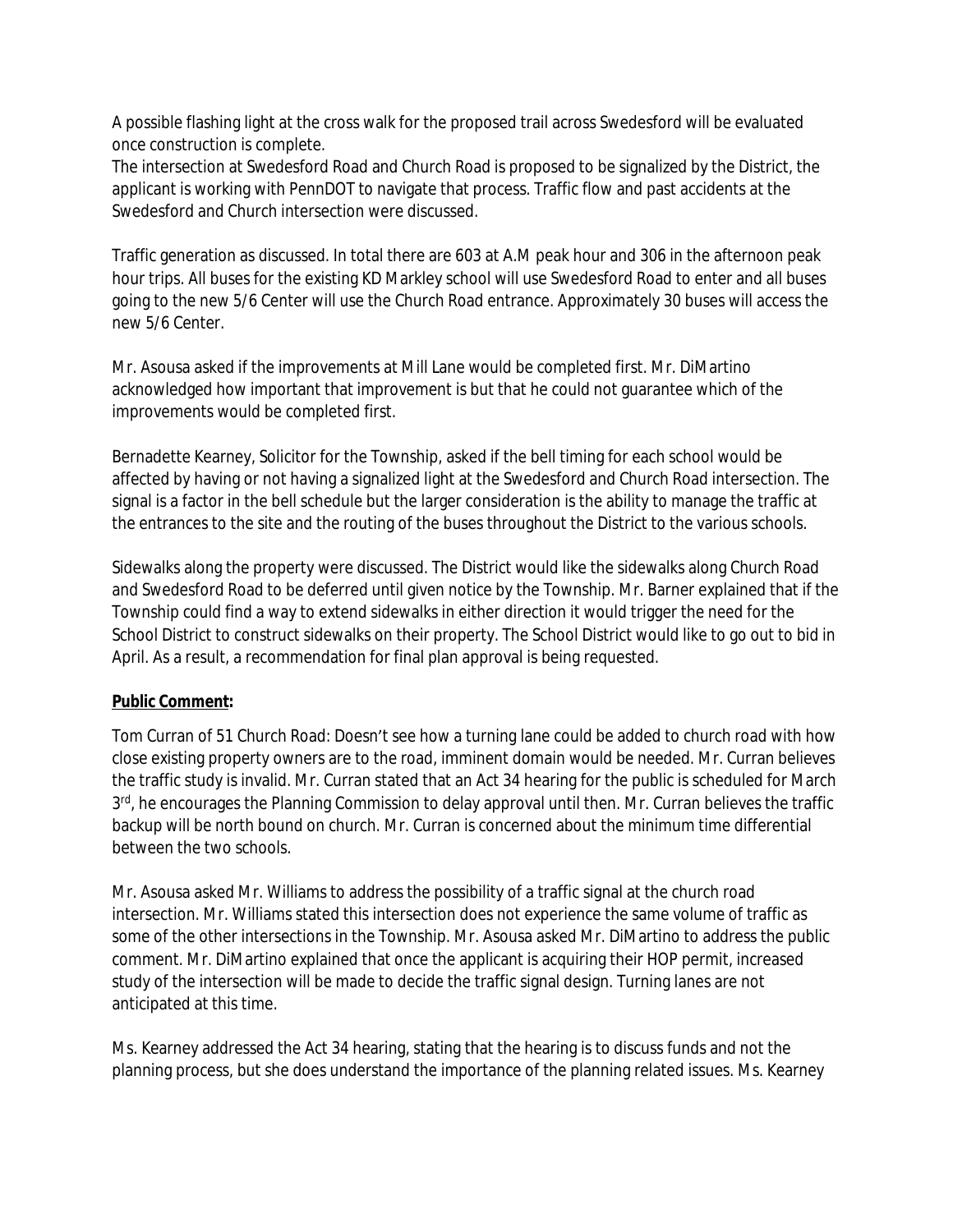also addressed the two schools bell schedules, offering that the township is requiring the District to operate both schools on different schedules.

Ms. Kearney suggested that the Planning Commission could condition the district to a 70-minute starting gap between the two schools starting for the day. Chuck Peterson, Director of Business Affairs for the district, explained there are not enough buses, bus drivers, or funds to purchase additional buses. With the shortage, kids from various age groups and schools in the District will take shuttle buses from the Great Valley Middle School/High School campus to their respective school.

Mr. Peterson advised that the school schedules and bell schedules was a School Board decision. Ms. Kearney stated that a 70-minute gap is described in the traffic study and was part of the Preliminary Plan approval. Mr. DiMartino agreed that the study does state that there will be a 70-minute gap between the bell schedule of the two schools, however those staggered bells time have not been analyzed yet - 70 minutes was the most conservative. Mr. Laumer suggested a gap possibly between 40- 70 minutes to be decided by the District.

Mr. Williams explained that the School Districts study has always presented a worst-case scenario; he would like to see the traffic study updated to show existing conditions. Mr. Williams explained intersections must meet the need for a traffic signal. The Church and Swedesford intersection has historically never met the need for a signal. According to the study the traffic volume is north bound on church road and east bound on Swedesford road.

Mr. Broadbelt asked if the school district was open to identifying a minimum differential time bell schedule. Ms. Kearney stated any modifications could be offered to the Township to be vetted by the police chief and traffic engineer. Mr. Barner asked if the school district would be open to having any changes in bell times reviewed by the township engineer and police. Dr. Goffredo the superintendent of the school district identified that the site is just not set up in a way that the two schools could ever operate on the same schedule.

Mr. Peterson addressed the Act 34 hearing and emphasized everyone is invited and welcome to make comments. It is important to progress to the next step, enrollment has continued to increase rapidly. The overall project is a 2-year project, it is imperative that demolition and site work begin this summer while kids are off the campus.

**Action:** Mr. Bradley made a motion, seconded by Mr. Kelly to recommend Final Land Development approval along with waivers and deferral of the sidewalk to the Board of Supervisors contingent upon compliance of consultant review letters.

The motion carried unanimously (5-0)

## **Zoning Applications:**

**3.** Zoning Hearing Board application(s) seeking **[dimensional variances](https://www.eastwhiteland.org/DocumentCenter/Index/316)** from §200-42 (and corresponding Table of Development Standards within §200 Attachment 9) to allow a reduction